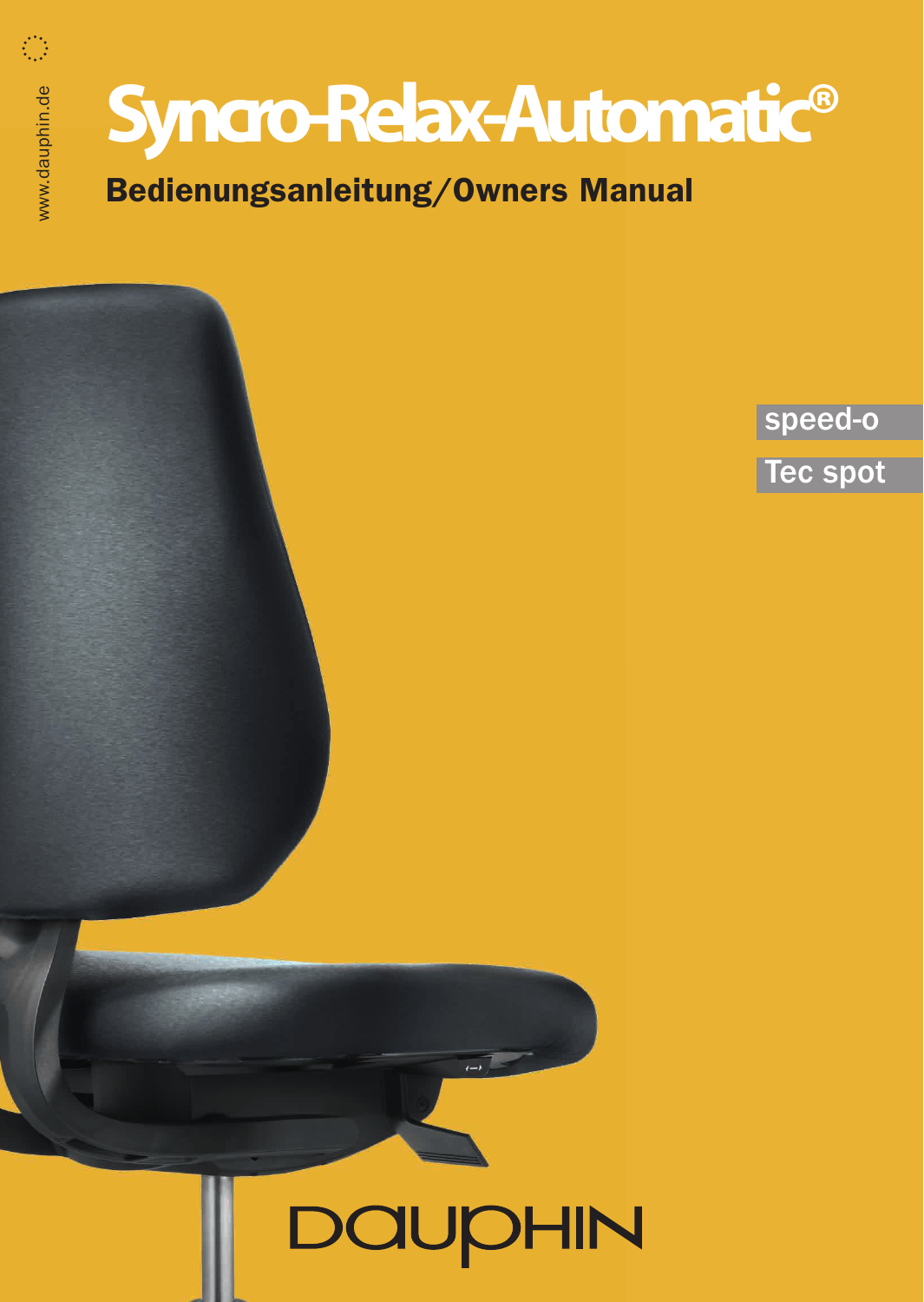## **Congratulazioni!**

#### **DE Herzlichen Glückwunsch!**

Sie sitzen auf einem Qualitätsprodukt der Marke Trendoffice aus dem Hause Dauphin. Bitte beachten Sie jedoch, dass falsch benutzte Stühle Verursacher von Beschwerden sein können. Nehmen Sie daher tief im Sitz Platz und nutzen Sie die volle Sitzfläche sowie die vorhandenen Funktionen Ihres Stuhles.

Fahren Sie mit der Sitzhöhe so hoch, dass Ihre Ellbogen auf der Schreibtischoberfläche aufliegen und dabei die Schultermuskulatur entlastet ist. Sofern höhen- und/oder breitenverstellbare Armlehnen vorhanden sind, stellen Sie die Breite so ein, dass die Ellbogen nicht am Körper anliegen und die Schulter- und Nackenmuskulatur entspannt ist.

#### **EN Congratulations!**

You are sitting on a quality product from Trendoffice, a brand of the Dauphin group. However, please note that chairs can cause health problems if used incorrectly. You should therefore sit well back in the seat and use the entire seat area as well as the built-in functions of your chair.

Adjust the seat height so that your elbows rest on the desk top and the weight is taken off your shoulder muscles. If your chair has height-adjustable and/or width-adjustable armrests, adjust their width so that the elbows are not pressed against the body and the shoulder and neck muscles are relaxed.

### **FR**

### **Toutes nos félicitations!**

Vous êtes assis sur un produit de qualité de la marque Trendoffice de la maison Dauphin. Veuillez toutefois prendre en compte qu'un siège mal utilisé peut provoquer des douleurs. C'est pourquoi il vous faut vous installer profondément dans le siège et exploiter l'assise dans toute sa surface ainsi que les fonctions dont votre siège dispose. Lever l'assise à un tel niveau que vos coudes reposent sur la surface du bureau sans que pour cela la musculature de vos épaules ne subisse de contrainte. Dans la mesure où vous disposez d'accoudoirs réglables en hauteur et en largeur, régler la largeur de telle sorte que vos coudes ne touchent pas le corps et que la musculature des épaules et du cou soit détendue.



### **Hartelijk gefeliciteerd!**

U zit op een kwaliteitsproduct van het merk Trendoffice van de firma Dauphin. Let wel dat verkeerd gebruikte stoelen klachten kunnen veroorzaken. Neem daarom diep op de zitting plaats en gebruik het volledige zitoppervlak en de beschikbare functies van uw stoel.

Stel de zithoogte zo in, dat uw ellebogen op het bureau-oppervlak liggen en de schouderspieren daarbij ontlast worden. Stel indien in hoogte en/of in breedte verstelbare armleuningen voorhanden zijn, de breedte zo in, dat de ellebogen niet tegen het lichaam liggen en de schouder- en nekspieren ontspannen zijn.

La vostra sedia è un prodotto di qualità del marchio Trendoffice di Dauphin. Anche se le sedute sono di qualità elevata vi ricordiamo che se utilizzate in maniera scorretta possono essere le responsabili di ventuali disturbi. Sedetevi comodamente sulla sedia sfruttando tutta la superficie della seduta così come le funzioni messe a disposizione dalla sedia stessa.

Portate la seduta ad un'altezza tale che i gomiti possano poggiare sulla superficie della scrivania mantenendo sempre rilassata la muscolatura delle spalle. Nel caso in cui siano presenti i braccioli regolabili in altezza e/o in larghezza, impostate la loro larghezza in modo tale che i gomiti non aderiscano al corpo e la muscolatura delle spalle e del collo risulti distesa.



**IT**

Está usted sentado sobre un producto de calidad de la marca Trendoffice de la casa Dauphin. Por favor tenga en cuenta que las sillas mal usadas pueden ser la causa de molestias. Por ello, colóquese profundamente sobre el asiento y aproveche toda la superficie del mismo así como las funciones disponibles de su silla.

Suba usted la altura del asiento hasta que sus codos se apoyen en la superficie de su escritorio y se descarguen de esta manera los músculos de los hombros. En la medida en la que disponga de regulación de apoyabrazos en altura y en anchura, coloque la anchura de tal manera que los codos no queden pegados al cuerpo, y que la musculatura de los hombros y de las cervicales esté relajada.

#### **DK Til lykke med dit valg!**

De sidder på et kvalitetsprodukt af mærket Trendoffice fra firmaet Dauphin. De bedes dog bemærke, at forkert anvendte stole kan skabe problemer. Sæt Dem derfor godt på stolen, og udnyt hele siddefladen samt stolens øvrige funktioner.

Kør sædehøjden op, indtil albuerne ligger på skrivebordets overflade samtidig med, at skuldermuskulaturen er afslappet. Hvis der er højde- og breddeindstillelige armlæn, indstilles bredden, så albuerne ikke sidder tæt op ad kroppen, og skulder- og nakkemuskulaturen er afslappet.

#### **RU Сердечно поздравляем!**

Вы сидите на стуле высокого качества марки Trendoffice производства компании «Dauphin». Просим Вас обратить внимание на то, что неправильное положение тела на стуле может стать причиной различных заболеваний. Поэтому на стул следует садиться глубже, занимая всю поверхность сиденья, и пользоваться всеми предлагаемыми функциями Вашего стула.

Установите высоту стула таким образом, чтобы Ваши локти свободно лежали на столешнице, а мышцы плеч были расслаблены. Если функции стула позволяют устанавливать высоту и/или ширину подлокотников стула, то установку ширины следует производить таким образом, чтобы локти не прижимались к телу, а мышцы плеч и шеи были расслаблены.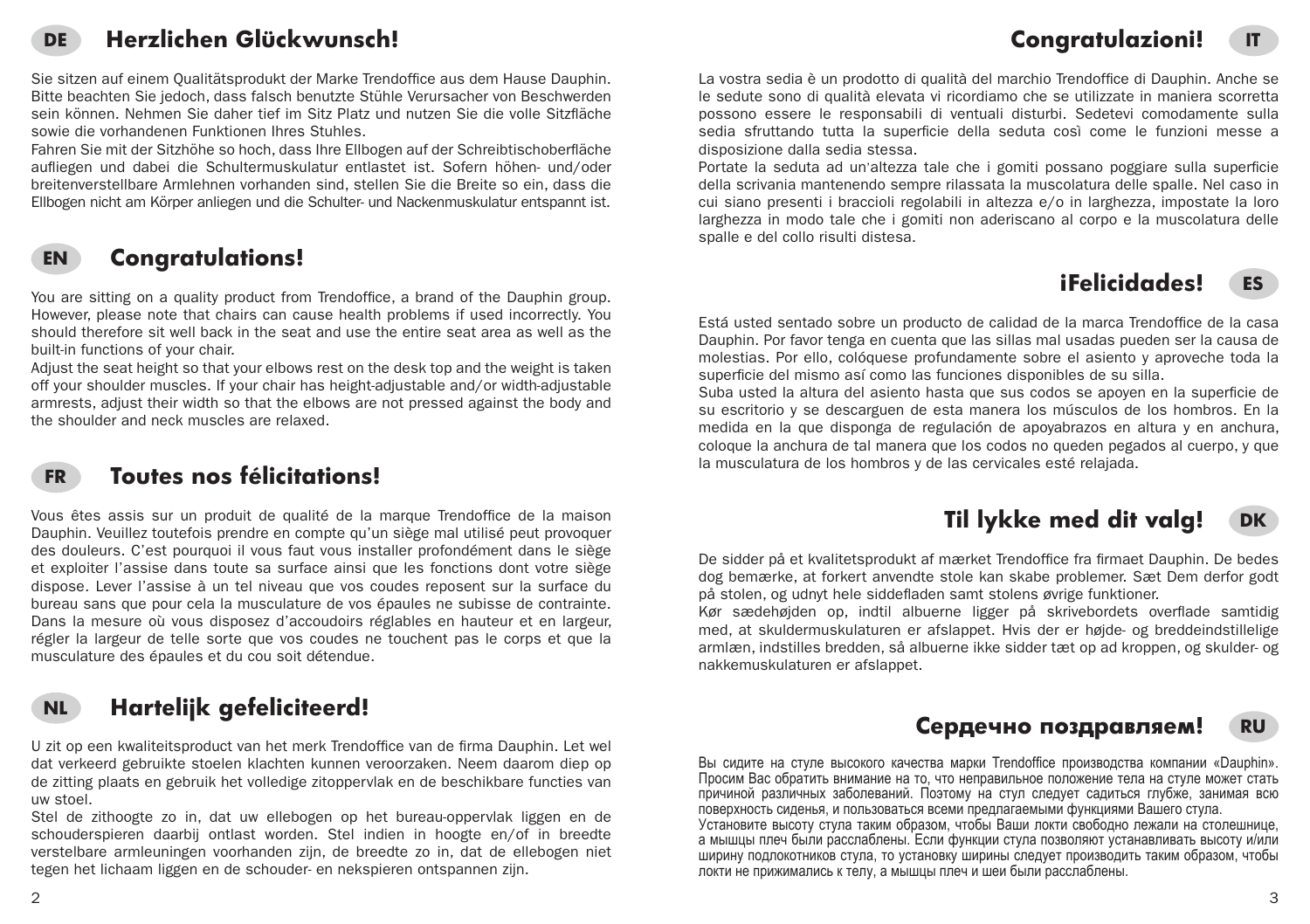

Height-adjustable backrest (8 cm)

Schiebesitz mit wechselbarer Komfortpolsterung/

Sliding seat with changeable comfort upholstery

Sitzhöhenverstellung/

Infinite seat-height adjustment



DE EN

Multifunktionale Armlehnen, Auflagen PU soft/

Multi-functional armrests, soft PU armpads

SP 7649 (IS 2149) + 4F-Armlehnen/ 4F-Armrests



Höhenverstellbare Rückenlehne (Easy-Touch-System, 8 cm): Rückenlehne mit beiden Händen in die gewünschte Position stufenweise anheben. Zum Herunterlassen die Rückenlehne in die oberste Position führen, ganz herunterlassen und ggf. erneut stufenweise anheben.

**Height-adjustable backrest** (Easy-Touch-System, 8 cm): Using both hands, raise the backrest step-by-step into the desired position. To lower the backrest, raise it to its highest position, lower it completely and then raise it again step-by-step, if desired.



Arretierung des Rückenlehnenneigungswinkels (in vorderster und hinterster Sitzposition): Rückenlehne entlasten. Hebel nach unten drücken bis zur Arretierung. Lösen: Rückenlehne entlasten, Hebel nach oben ziehen.

To lock the backrest tilt angle (in the forwardmost and in the backwardmost seated position): Take your weight off the backrest and push the lever downwards until it locks. To release: Take your weight off the backrest and pull the lever upwards.



2F-Armlehnen: Höhenverstellbar (10 cm; Taste ➊ drücken) und werkzeuglos breitenverstellbar (2,5 cm; Exzenterverschluss ➋ öffnen – Armlehne in gewünschte Position schieben – Exzenterverschluss schließen).

2F-Armrests: Height-adjustable (10 cm; press button ➊) and width-adjustable without the use of tools (2,5 cm; open the eccentric closure  $\bullet$  – push the Stufenlose **and the control of the control of the desired position** – close the eccentric closure).



4F-Armlehnen: Höhenverstellbar (10 cm; Taste ➊ drücken), werkzeuglos breitenverstellbar (2,5 cm; Exzenterverschluss ➋ öffnen – Armlehne in gewünschte Position schieben – Exzenterverschluss schließen), tiefenverstellbar <sup>●</sup> (4 cm; Pad nach vorn oder hinten führen). Beidseitig schwenkbar um 30° <sup>o.</sup>

4F-Armrests: Height-adjustable (10 cm; press button  $\bullet$ ), width-adjustable without the use of tools (2,5 cm; open the eccentric closure  $\bullet$  – push the armrest into the desired position – close the eccentric closure), depth-adjustable  $\bigcirc$  (4 cm; move the pad forwards or backwards). 30° swivel range on both sides.



Fußring höher / niedriger stellen: Handrad gegen den Uhrzeigersinn drehen und den Fußring mit beiden Händen in die gewünschte Position führen. Anschließend im Uhrzeigersinn das Handrad wieder fest ziehen. Achten Sie auf einen festen Sitz.

Foot ring raise / lower: Turn handwheel in the anticlockwise direction and use both hands to move it into the position you want. Then turn the handwheel again by turning it in the clockwise direction. Make sure it is firmly secured.



Sitzhöhenverstellung: Sitz höher stellen: Sitz entlasten, rechten Hebel nach oben ziehen, in der gewünschten Sitzhöhe loslassen; Sitz tiefer stellen: Sitz belasten, Hebel nach oben ziehen, in der gewünschten Position loslassen. Seat-height adjustment: To raise the seat: Take your weight off the seat, pull the right lever upwards, let go of the lever when the seat is at the desired height; to lower the seat: Put your weight on the seat, pull the lever upwards, let go of the lever when the seat is in the desired position.



Sitztiefenverstellung (5 cm): Taste drücken und die Sitzfläche nach vorn führen, Taste zur Arretierung loslassen. Rückführung in die Grundposition: Sitz entlasten, Taste drücken, Sitzfläche nach hinten führen. Taste zur Arretierung loslassen.

**Seat-depth adjustment** (5 cm): Push the button out and guide the seat forwards, to lock, let go of the button. To return the seat to its basic position: Take your weight off the seat, push the button out and guide the seat backwards; to lock, let go of the button.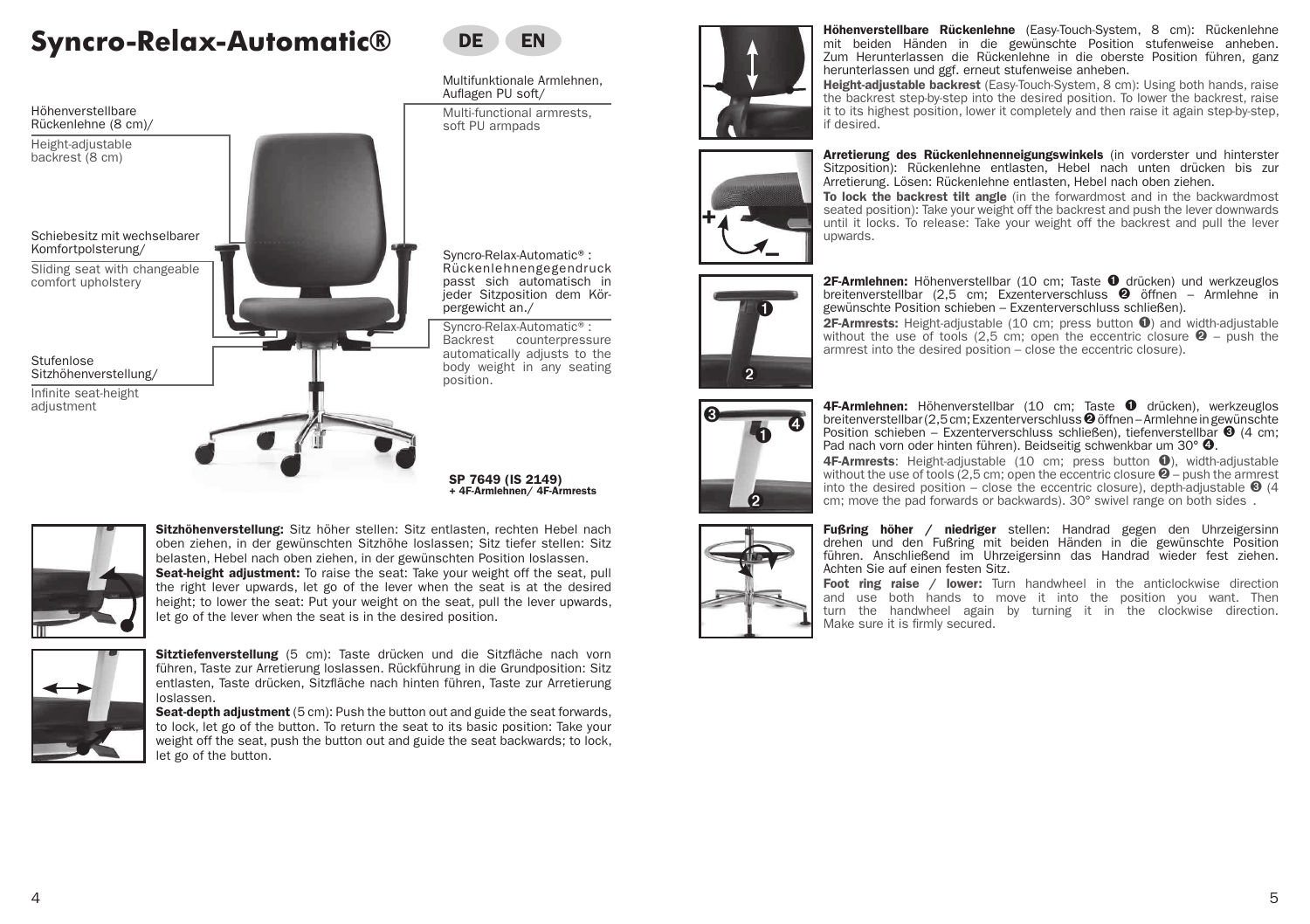Dossier réglable en hauteur (8 cm)/

In hoogte verstelbare rugleuning (8 cm)

Assise coulissante à coussin déclipsable et interchangeable/

Schuifzitting met vervangbare comfortbekleding

Réglage en hauteur en continu/ Traploze zithoogte-verstelling

ning past zich in iedere zithouding automatisch aan het lichaamsgewicht aan.

SP 7649 (IS 2149) + 4F-Accoudoirs/ 4F-Armleuningen



Réglage de la profondeur d'assise (5 cm):

Tirer la touche et amener la surface d'assise vers l'avant; Pour verrouiller, lâcher la touche. Retour automatique en position initiale: Relâcher la pression sur l'assise, extraire la touche.

Zitdiepteverstelling (5 cm):

Knop uittrekken en de zitting naar voren brengen; om te vergrendelen, de knop loslaten. Terugzetten in de basispositie: Zitting ontlasten, knop uittrekken.



Accoudoirs multifonctions, manchettes en PU souple/

Multifunctionele armleuningen, armsteunen PU soft

Syncro-Relax-Automatic®: La force de rappel du dossier s'adapte automatiquement au poids de l'utilisateur, quelle que soit la position assise adoptée./ Syncro-Relax-Automatic®: De teg endruk van de rugleu-



Dossier réglable en hauteur (système Easy-Touch, 8 cm): Lever le dossier dans la position désirée par étapes. Pour le descendre, lever le dossier dans la position haute extrême puis le descendre tout en bas et le cas échéant remonter par étapes.

In hoogte verstelbare rugleuning (Easy-Touch-Systeem, 8 cm): Rugleuning met beide handen trapsgewijs omhoogtrekken tot de gewenste stand. Om de rugleuning neer te laten, deze tot de bovenste stand omhoogtrekken, tot de laagste stand neerlaten en evt. opnieuw trapsgewijs omhoogtrekken.



Verrouillage de l'angle d'inclinaison du dossier (dans la position la plus avancee et arrière): délester le dossier, pousser le levier vers le bas jusqu'au verrouillage. Déverrouillage: délester le dossier, pousser le levier vers le haut. Vergrendeling van de neigingshoek van de rugleuning (in de voorste en in achter zitpositie): rugleuning ontlasten, hendel naar beneden drukken tot deze vergrendelt. Ontgrendelen: rugleuning ontlasten, hendel omhoogtrekken.



2F-Accoudoirs: Réglables en hauteur (10 cm; appuyer sur la touche ➊), réglables en largeur sans outils (2,5 cm; baisser le verrou excentré ➋, faire coulisser l'accoudoir dans la position désirée, relever le verrou excentré). 2F-Armleuningen: In hoogte verstelbaar (10 cm; knop ❶ indrukken), zonder gereedschap in breedte verstelbaar (2,5 cm; excentersluiting  $\bullet$  openen – armleuning in de gewenste stand schuiven – excentersluiting sluiten).



4F-Accoudoirs: Réglables en hauteur (10 cm; appuyer sur la touche  $\bullet$ ), réglables en largeur sans outils (2,5 cm; baisser le verrou excentré ➋, faire coulisser l'accoudoir dans la position désirée, relever le verrou excentré); réglable en profondeur ➌ (4 cm; guider la manchette vers l'avant ou vers l'arrière). Pivotables tous deux de 30° ➍./ 4F-Armleuningen: In hoogte

verstelbaar (10 cm; knop  $\bullet$  indrukken), zonder gereedschap in breedte verstelbaar (2,5 cm; excentersluiting  $\bullet$  openen – armleuning in de gewenste stand schuiven – excentersluiting sluiten), in diepte verstelbaar <sup>●</sup> (4 cm; steun naar voren of achteren schuiven). Aan beide zijden 30° zwenkbaar ●.



Lever/baisser l'anneau repose-pieds: Tournez la molette dans le sens inverse des aiguilles d'une montre et placez l'anneau repose-pieds à la hauteur désirée. Puis revissez la molette en la tournant dans l'autre sens. Veillez à ce que l'ensemble soit solidement fixé.

Voetenring hoger/lager zetten: Handwiel naar links draaien en de voetenring met beide handen in de gewenste positie zetten. Vervolgens het handwiel weer vastdraaien door het naar rechts te draaien. Zorg dat het handwiel stevig vastzit.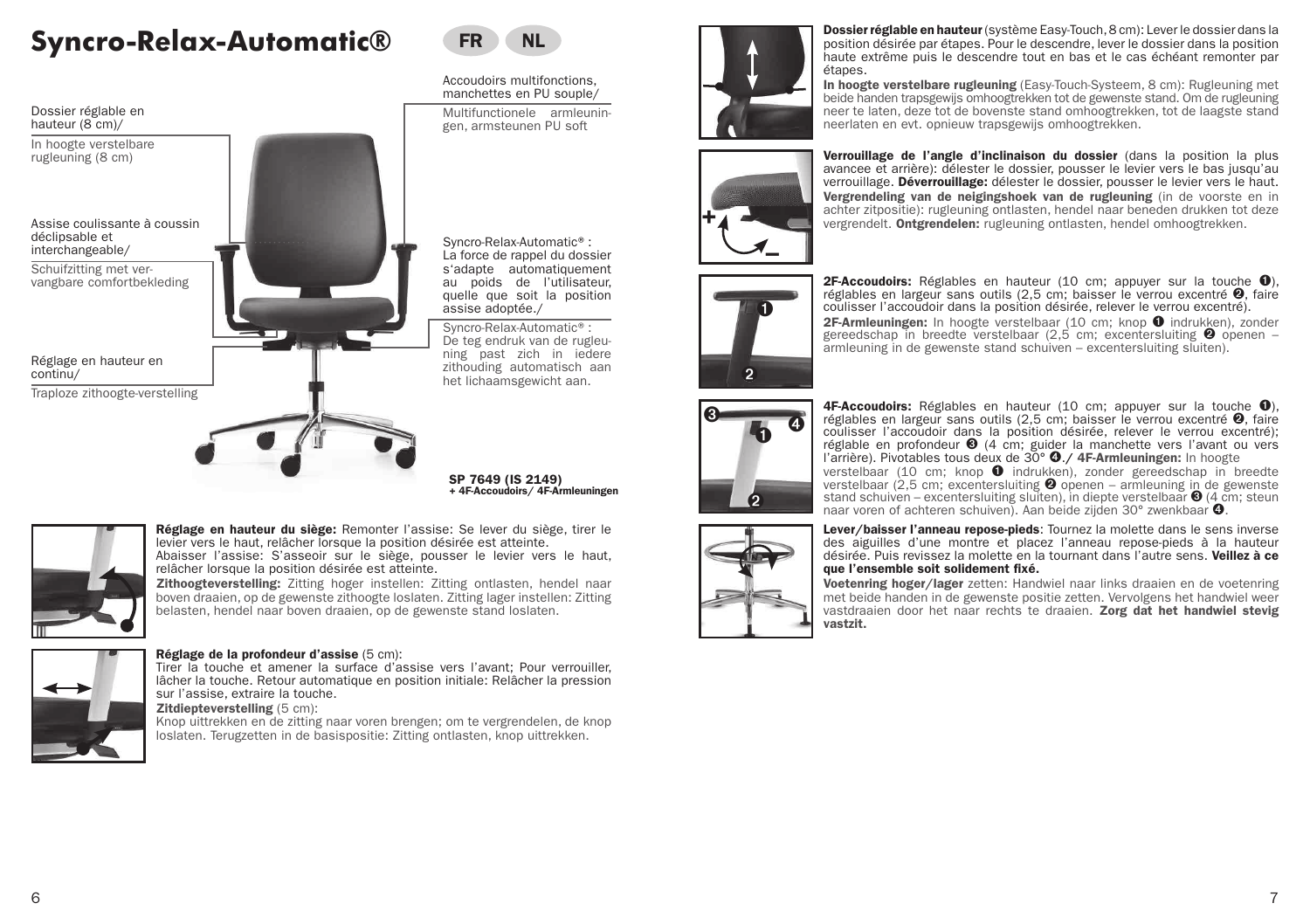Schienale regolabile in altezza (8 cm)/

Respaldo regulable en altura (8 cm)

Sedile a scorrimento con imbottitura confortevole/

Asiento corredizo con tapizado confort

Regolazione in altezza della seduta in qualsiasi posizione/

Ajuste del asiento en altura sin etapas



IT DIES

Braccioli multifunzionali, top in PU morbido/

Apoyabrazos multifuncional, terminado en PU soft



Syncro-Relax-Automatic®: La contrapresión del respaldo se adapta de forma automática en cualquier postura al peso corporal.

SP 7649 (IS 2149) + 4F-Braccioli/ 4F-Apoyabrazos

#### Regolazione in altezza della seduta:

Alzare la seduta: Alzarsi dal sedile, tirare la leva verso l'alto rilasciandola una volta raggiunta l'altezza desiderata. Abbassare la seduta: Sedersi sul sedile, tirare la leva verso l'alto rilasciandola una volta raggiunta la posizione.

#### Ajuste del asiento en altura:

Alzar el asiento: Descargar el asiento, girar la palanca hacia arriba, soltar a la altura deseada. Bajar el asiento: Cargar el asiento, girar la palanca derecha hacia arriba, soltar en la posición deseada.



#### Regolazione della profondità del sedile (5 cm):

Tirare la leva e trascinare il sedile in avanti; lasciare rientrare la leva per bloccare la posizione. Ripristino automatico della posizione iniziale: Non esercitare pressione sul sedile, tirare la leva.

#### Sistema de regulación del asiento en la horizontal (5 cm):

Tire hacia afuera del botón y lleve hacia adelante la superficie del asiento; para bloquearlo, suelte el botón. Retroceso automático a la posición original: Descargar el asiento y tire hacia afuera del botón.



Schienale regolabile in altezza (sistema Easy-Touch, 8 cm): Sollevare con entrambe le mani lo schienale portandolo nella posizione desiderata in maniera graduale. Per abbassare lo schienale, portarlo nella posizione più alta, abbassarlo completamente ed eventualmente sollevarlo ancora in maniera graduale.

Respaldo regulable en altura (sistema easy touch 8 cm): Ir subiendo el respaldo con ambas manos por etapas a la posición deseada. Para bajarlo, llevar el respaldo a la posición superior y bajarlo del todo. Si fuera necesario volverlo a subir por etapas.



Angolo di inclinazione dello schienale bloccabile (nella posizione più avanzata e posteriore): non esercitare pressione sullo schienale, spingere la leva verso il basso fino a bloccare lo schienale. **Sblocco:** non esercitare pressione sullo schienale, spingere la leva verso l'alto. Bloqueo del ángulo de inclinación del respaldo (en la posición más delantera

y trasera): dejar de ejercer presión en el respaldo, presionar la palanca hacia abajo hasta que se bloquee. Soltar: dejar de ejercer presión en el respaldo, tirar de la palanca hacia arriba.



2F-Braccioli: Regolabili in altezza (10 cm; premere il tasto ➊), regolabili in larghezza senza l'impiego di strumenti (2,5 cm; aprire la chiusura ad eccentrico © - fare scorrere i braccioli nella posizione desiderata – chiudere il blocco ad eccentrico).

2F-Apovabrazos: Ajustable en altura (10 cm; pulsar botón  $\mathbf{0}$ ), ajustable en anchura sin herramientas (2,5 cm; abrir el cierre excéntrico <sup>➋</sup> - colocar el apoya brazos en la posición deseada- cerrar el cierre excéntrico).



4F-Braccioli: Regolabili in altezza (10 cm; premere il tasto <sup>O</sup>), regolabili in larghezza<br>senza l'impiego di strumenti (2,5 cm; aprire la chiusura ad eccentrico <sup>O</sup> - fare senza l'impiego di strumenti (2,5 cm; aprire la chiusura ad eccentrico  $\bullet$  - fare scorrere i braccioli nella posizione desiderata – chiudere il blocco ad eccentrico), regolabili in profondità <sup>➌</sup> (4 cm; portare il pad in avanti o all'indietro). Orientabili su entrambi i lati di 30° <sup>➍</sup>./ 4F-Apoyabrazos: Ajustable en altura

(10 cm; pulsar botón <sup>➊</sup>), ajustable en anchura sin herramientas (2,5 cm; abrir el cierre excéntrico <sup>➋</sup> - colocar el apoya brazos en la posición deseada- cerrar el cierre excéntrico) Ajustable en profundidad <sup>●</sup> (4 cm; llevar el brazo hacia delante o hacia atrás). Inclinable hacia ambos lados 30° **◎**.



Regolazione dell'anello poggiapiedi verso l'alto/ il basso: Girare la manovella in senso antiorario e spostare l'anello poggiapiedi nella posizione desiderata utilizzando entrambe le mani. Quindi bloccare nuovamente la manovella girandola in senso orario. Assicurarsi che la seduta non sia precaria.

Subir/ bajar el aro apovapiés: Girar la ruedecilla hacia la izquierda y poner con las dos manos el aro apoyapiés en la posición deseada. A continuación, volver a apretar la ruedecilla girándola hacia la derecha. Asegurarse de que esté bien sujeto.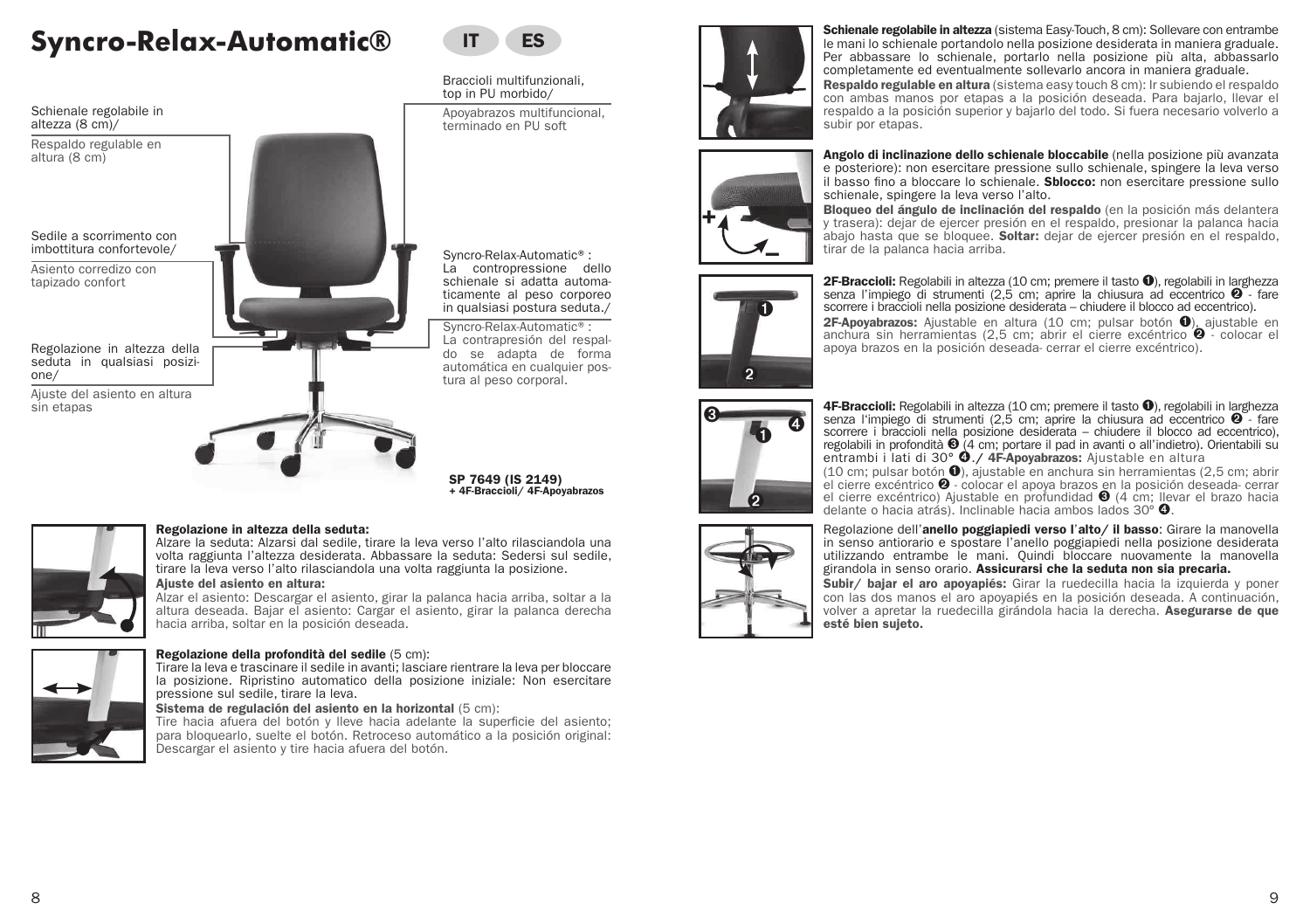

ryglæn (8 cm)/

Спинка сиденья, устанавливаемая по высоте (8 см)

Sædedybdejustering med udskiftelig polstring/

раздвижное сиденье с комфортабельной сменной обивкой

Trinløs sædehøjdeindstilling/

плавная регулировка высоты сиденья





Multifunktionelle armlæn, armlæn PU soft/

Многофункциональные подлокотники, подложки ПУ мягкий



Syncro-Relax-Automatic®: Противодавление спинки сиденья автоматически приспосабливается к весу в любом положении сидящего.

SP 7649 (IS 2149) + 4F-Armlæn/ 4F**-подлокотники**

#### Sædehøjdeindstilling (5 cm):

Højere indstiling: Aflast sædet, drej højre arm opad, slip i den ønskede højde. Lavere indstilling: Belast sædet, træk armen ned, slip i den ønskede stilling. **Установка высоты сиденья:**

Поднять сиденье: Привстать с сиденья, правый рычаг поднять вверх и отпустить в желаемом положении; Опустить сиденье: Присесть на сиденье, рычаг поднять вверх и отпустить в желаемом положении.



#### Sædedybdeindstilling (5 cm):

Træk knappen ud, og stil sædet frem; slip knappen igen for at låse. Automatisk tilbageføring til grundstillingen: Aflast sædet, og træk knappen ud. **Установка глубины сиденья (5 cm):**

Выдвинуть клавишу и поверхность сиденья передвинуть вперёд; для фиксации клавишу отпустить. Автоматический возврат в исходное положение: Приподняться с сиденья и выдвинуть клавишу.



+ –



**Установка спинки сиденья по высоте** (система Easy-Touch, 8 см):

обеими руками последовательно приподнять спинку сиденья и установить её в желаемом положении. Для того чтобы опустить спинку сиденья, её необходимо поднять до упора, полностью опустить и, при необходимости, снова последовательно приподнять. Fiksering af ryglænets hældningsvinkel (i forreste og i bagsædet position



): Aflast ryglænet, tryk armen ned til fiksering. Løsne: Aflast ryglænet, træk armen opad. **Фиксация угла наклона спинки сиденья** (в положении переднего и заднего сиденья): освободите спинку сиденья, опустите рычаг вниз до фиксации. **Назад:** освободите спинку сиденья, поднимите рычаг вверх.



2F-Armlæn: Højdeindstillelige (10 cm; tryk på knap <sup>➊</sup>, breddeindstillelige uden værktøj (2,5 cm; åbn excenterlåsen <sup>➋</sup> – skub armlænet til den ønskede position – luk excenterlåsen).

**2F-Подлокотники:** регулировка по высоте (10 см): нажать кнопку ●; регулировка<br>ширины без применения инструментов (2,5 см): открыть эксцентриковый замок ● -<br>направить спинку в желаемое положение - эксцентриковый замок за



4F-Armlæn: Højdeindstillelige (10 cm; tryk på knap ❶, breddeindstillelige<br>uden værktøj (2.5 cm: åbn excenterlåsen ❷ – skub armlænet til den ønskede

position – luk excenterlåsen), dybdeindstillelige **◎** (4 cm; flyt pad' en frem eller tilbage). Kan drejes 30° til begge sider **Ø.**<br>dibage). Kan drejes 30° til begge sider **Ø.**<br>4F-Ποдпокотники: регулировка по высоте (10 с

**регулировка ширины без применения инструментов (2,5 см): открыть эксцентриковый<br>замок <sup>•</sup> — направить спинку в желаемое положение - эксцентриковый замок 2 закрыть,** замок – направить слинку в желаемое положение списку в желаемое положение с положение с поворота сиденья в обе стороны на 30°  $\bullet$ .



Hæve/sænke fodringen: Drej håndhjulet mod uret med begge hænder og placér fodringen i den ønskede position. Stram derefter atter håndhjulet ved at dreje det med uret.Kontrollér, at sædet er sikkert og fast at sidde på.

**Установить кольцевую опору выше/ниже:** Поверните маховик против часовой стрелки, охватите кольцевую опору обеими руками и переместите её в необходимое положение. Затем поверните маховик по часовой стрелке и затяните его снова до упора. **Убедитесь в устойчивости сиденья.**

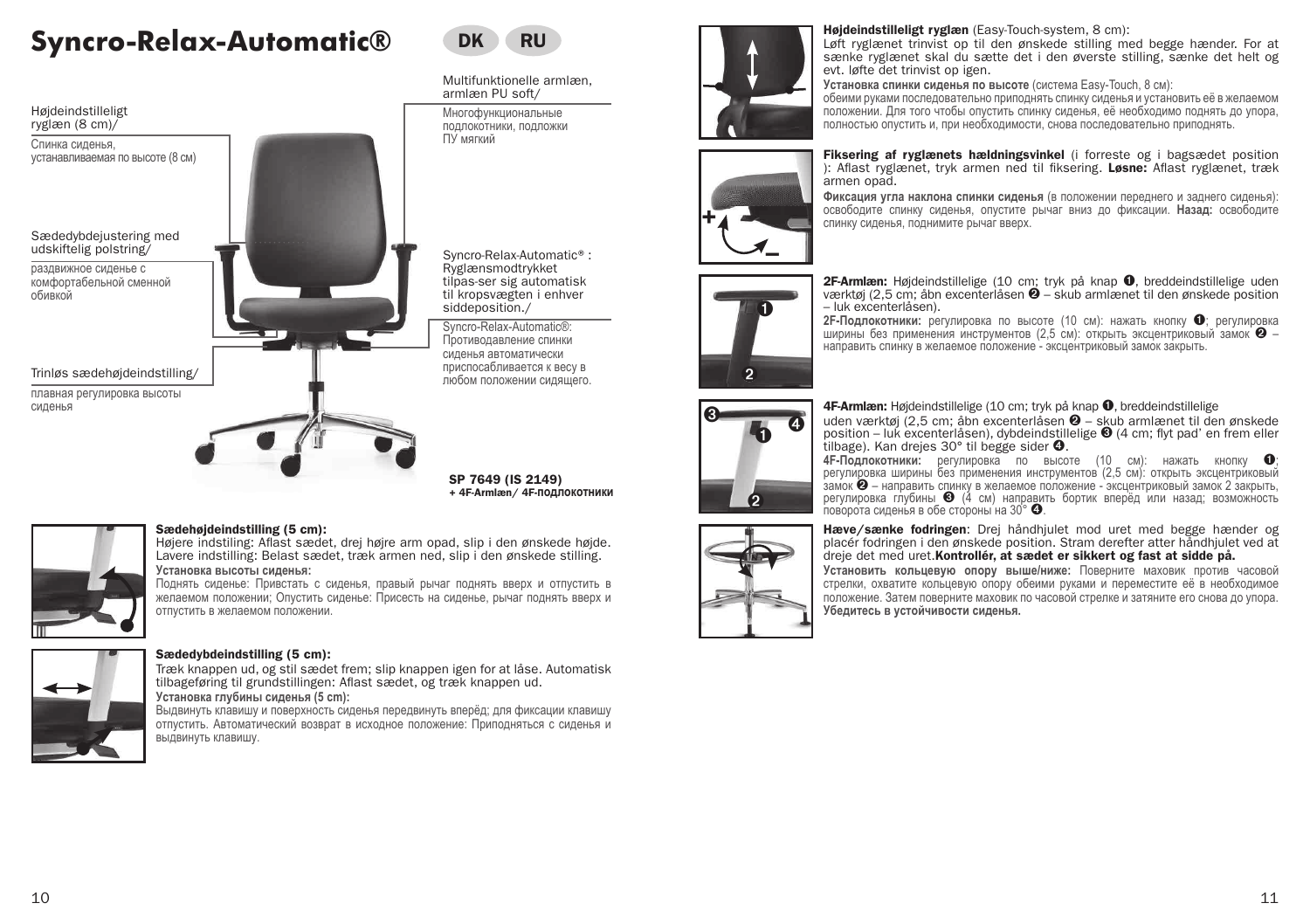Garantie: Unabhängig von der Sachmängelhaftung gewährt Dauphin eine Garantie von 5 Jahren bei einem normalen täglichen 8-Stunden-Einsatz. Bei längerer Einsatzdauer verkürzt sich die Garantiezeit entsprechend. Von der Garantie ausgenommen sind Produktteile, die einem allgemeinen Verschleiß unterliegen, Mängel durch nicht bestimmungsgemäßen Einsatz, unsachgemäße Behandlung, aufgrund extremer klimatischer Bedingungen, unsachgemäßer Eingriffe, bei beigestellten Materialien oder aufgrund gewünschter Abweichungen von der Serienausführung.

Rollen: Serienmäßig werden harte Rollen für weiche Böden eingesetzt (Industry: serienmäßig weiche Rollen). Für harte Böden sind weiche Rollen (graue Lauffläche) erforderlich. Ein eventueller Austausch der Rollen kann selbst vorgenommen werden.

Wartung: Bei sachgemäßem Gebrauch ist der Stuhl wartungsfrei. Wir empfehlen, die Sitzhöhenverstellung hin und wieder zu betätigen und die Rollen gelegentlich zu reinigen (z.B. von Teppichflusen).

Reinigung: Bitte verwenden Sie für die Reinigung der Oberflächen und Polster keine aggressiven Mittel oder chemische Reinigungsmittel.

Gasfeder: Arbeiten an Gasdruckfedern dürfen nur durch geschultes Fachpersonal durchgeführt werden. Bei unsachgemäßen Arbeiten besteht erhebliche Verletzungsgefahr.

Technische Änderungen bleiben uns vorbehalten.



Guarantee: Independent of warranties for defects, Dauphin grants a 5-year gurantee in the case of normal use at 8 hours a day. If used for longer periods of time, the Guarantee period shortens accordingly. Product parts which are subject to general wear and defects caused by improper use, improper treatment, extreme climatic conditions, improper tampering, materials placed on the chair or deviations from the standard designs as requested by the customer are exempt from the guarantee.

**Castors:** Hard castors are fitted as standard for soft floors (Industry: Soft castors as standard). Soft castors (grey tread) are required for hard floors. The user may change the castors himself/herself if necessary.

**Maintenance:** The chair is maintenance-free if used in the correct manner. We recommend that you use the seat-height adjustment feature now and then and clean the castors occasionally (e.g. to remove fluff from carpets).

**Cleaning:** Please do not use any aggressive cleaners or chemical cleaning agents to clean the surfaces of the chair and the upholstery

Gas lifts: Only trained specialists may work on the gas pressure lifts. There is a considerable risk of injury if improper work is carried out by untrained people.



Service *Service* **Service Service Service Service Service Service Service Service Service Service Service Service Service Service Service Service Service Service Service Service S** 

## **Garantie – Informations**

Garantie: Indépendamment de la garantie pour défaut de la chose vendue, Dauphin délivre une garantie de 5 ans pour une utilisation quotidienne normale de 8 heures. Audelà de cette durée d'utilisation, la durée de garantie est réduite en conséquence. La garantie ne couvre ni les pièces soumises à une usure normale ni les défauts provoqués par une utilisation non conforme, ni une manipulation incorrecte, du fait de conditions climatiques extrêmes ou d'interventions incorrectes, ni les matériaux mis à disposition par le client et ni les modifications apportées par rapport au modèle de série.

Roulettes: Les sièges sont en série équipés de roulettes dures pour les sols souples. (Industry: Roulettes souples, de série). Pour les sols durs, des roulettes souples (surface de roulement grise) sont nécessaires. Il peut être procédé à un remplacement des roulettes en propre régie. Entretien: Le siège est sans entretien avec une utilisation conforme. Nous vous recommandons d'activer de temps à autre le réglage en hauteur du siège ainsi que de procéder occasionnellement au nettoyage des roulettes (pour les délivrer d'éventuelles peluches de tapis etc.). **Nettoyage:** Ne pas utiliser de produits agressifs ou de nettoyants chimiques pour le nettoyage des surface et rembourrages.

Amortissement à gaz: Les interventions sur les amortissements à gaz ne doivent être exécutées que par du personnel ayant reçu la formation adéquate. En cas de travaux incorrecte, il existe un danger important de blessure.





# **FR** Garantie – Informations and the contract of the contract of the contract of the Garantie – Opmerkingen and

Garantie: Onafhankelijk van de aansprakelijkheid voor verborgen gebreken, geeft Dauphin bovendien een garantie van 5 jaren, bij een normaal dagelijks gebruik van 8 uur. Worden onze producten langer gebruikt, dan wordt de garantietijd dienovereenkomstig korter. Van de garantie uitgesloten zijn onderdelen, die onderhevig zijn aan algemene slijtage, schade door gebruik van het product voor een doel waarvoor het niet bestemd is, door onvakkundige behandeling, extreme klimatologische omstandigheden, onvakkundige ingrepen, bij door de klant toegestuurde materialen of door gewenste afwijkingen van de standaarduitvoering.

Wielen: Standaard worden harde wielen voor zachte vloeren gebruikt (Industry: Standaard zachte wielen). Voor harde vloeren zijn zachte wielen (grijze loopring) noodzakelijk. Een eventuele vervanging van de wielen kan zelf uitgevoerd worden.

Onderhoud: Bij vakkundig gebruik is de stoel onderhoudsvrij. Wij raden u aan de zithoogteverstelling af en toe te gebruiken en de wielen af en toe te reinigen (bijv. te ontdoen van tapijtvezels).

Reiniging: Gebruik voor de reiniging van de oppervlakken en de stofferingen geen bijtende middelen of chemische reinigingsmiddelen.

Gasveer: Reparaties aan gasveren mogen alleen uitgevoerd worden door vakkundig personeel. Bij onvakkundig uitgevoerde reparaties bestaat verwondingsgevaar.



**Service Service** Technische veranderingen voorbehouden.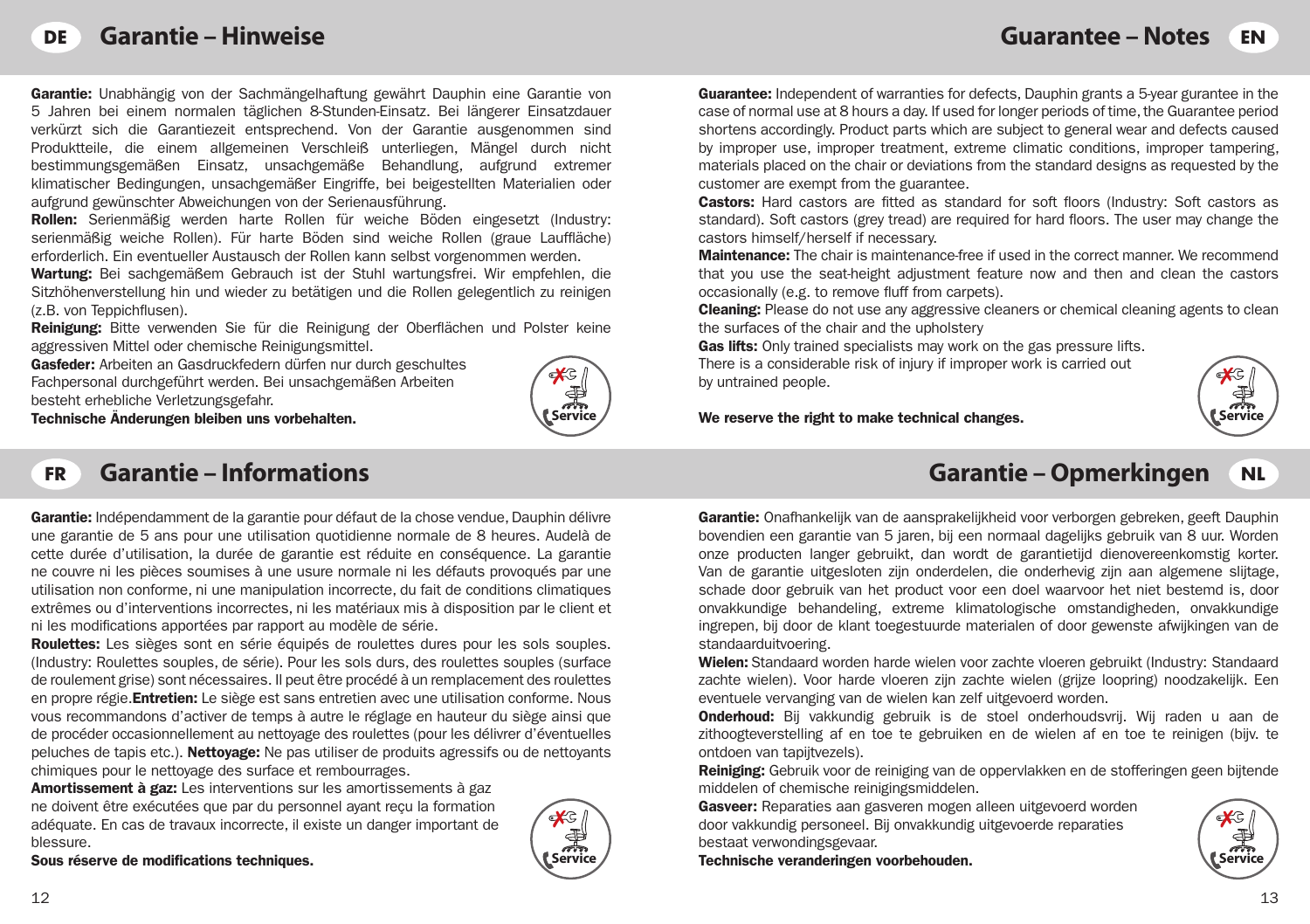Garanzia: Indipendentemente dalla responsabilità per i vizi del prodotto. Dauphin concede una garanzia di 5 anni in caso di un normale impiego giornaliero di 8 ore. In caso di durata di impiego maggiore, il periodo di garanzia si riduce. In caso di una maggiore durata dell'impiego dei prodotti, il periodo di garanzia subisce una conseguente riduzione. Sono escluse dalla garanzia le componenti del prodotto che sono sottoposte ad usura generica, difetti causati da un uso improprio, trattamento non appropriato a causa di condizioni climatiche estreme, operazioni non adeguate nei confronti dei materiali forniti o a causa di modifiche espressamente richieste rispetto alla produzione in serie.

Ruote: Di serie sono impiegate ruote dure per pavimenti morbidi (Industry: Ruote morbide di serie). Per pavimenti duri sono necessarie ruote morbide (superficie di contatto grigia). Un'eventuale sostituzione delle ruote può essere effettuata in maniera autonoma.

Manutenzione: Con un impiego appropriato la sedia non richiede alcuna manutenzione. Consigliamo di azionare di tanto in tanto la regolazione dell'altezza del sedile e di pulire regolarmente le ruote (ad es. da pelucchi di moquette). **Pulizia:** Si consiglia di non utilizzare nessun prodotto aggressivo o detergente chimico per la pulizia delle superfici e

dell'imbottitura. Ammortizzatore pneumatico: Le operazioni eseguite sugli ammortizzatori pneumatici possono essere realizzate solamente da parte del personale tecnico specializzato. In caso di operazioni eseguite in maniera non appropriata è presente un elevato rischio di lesioni. Ci si riserva il diritto di apportare modifiche tecniche.



**Garanti – informationer**

Garanti: Uafhængigt af mangelansvarsgarantien giver Dauphin en garanti på 5 år ved normal daglig 8-timers-anvendelse. Ved længere tids anvendelse forkortes garantiperioden tilsvarende. Undtaget fra garantien er produktdele, som er udsat for almindeligt slid, mangler på grund af ikke-bestemmelsesmæssig anvendelse, ukorrekt behandling, på grund af ekstreme klimatiske betingelser, uhensigtsmæssige indgreb, ved materialer, som er stillet til rådighed eller på grund af ønskede afvigelser fra seriemodellen.

Hjul: Seriemæssigt bruges der hårde hjul til bløde gulve (Industry: Seriemæssigt bløde hjul). Til hårde gulve kræves der bløde hjul (grå køreflade). Udskiftning af hjulene kan man eventuelt selv udføre.

Vedligeholdelse: Ved korrekt brug er stolen vedligeholdelsesfri. Vi anbefaler regelmæssig aktivering af siddehøjdeindstillingen, samt regelmæssig rengøring af hjulene (f. eks. for at fjerne trevler fra tæpper).

Rengøring: Brug ikke aggressive midler eller kemiske rengøringsmidler til rengøring af overfladerne og polstringen.

Gasfiedre: Kun uddannet specialpersonale må udføre arbeide ved gastrykfiedre. Hvis arbejdet ikke udføres korrekt, er der alvorlig fare for kvæstelser.

Ret til tekniske ændringer forbeholdes.



Garantía: Independientemente de la garantía por defectos, Dauphin ofrece una garantía de 5 años tratándose de un empleo normal diario de 8 horas. Tratándose de una duración de uso más prolongada, se reduce el tiempo de garantía de forma respectiva. Para un uso diario superior a las 8 horas, se acorta la garantía proporcionalmente. Excluidos de la garantía están las piezas del producto sometidas a un desgaste normal por su uso, deficiencias por un uso inadecuado, debido a condiciones climatológicas extremas, manipulaciones no autorizadas, en los materiales agregados o en versiones deseadas no fabricadas en serie.

Ruedas: De serie se instalan ruedas duras para suelos blandos (Industry: Ruedas blandas de serie). Para suelos duros son necesarias ruedas blandas (superficie de rodaje gris). Un intercambio de las ruedes puede ser llevado a cabo por cuenta propia.

Mantenimiento: Con un uso adecuado la silla no necesita mantenimiento. Recomendamos activar de vez en cuando el ajuste de la altura del asiento y limpiar las ruedas de forma ocasional (p. ej., para quitar las pelusas de la alfombra). Limpieza: Por favor no utilice en la limpieza de las superficies y de la tapicería productos agresivos o químicos.

Service **Access Service Service Service Service Service Service Service Service Service Service Service Service Service Service Service Service Service Service Service Service Serv** Amortiguador de columna de gas: La manipulación del amortiguador de columna de gas sólo puede ser llevada a cabo por personal especializado. La manipulación no adecuada conlleva un gran peligro de resultar herido.



# **ГАРАНТИЯ – ПРИМЕЧАНИЯ DK RU**

**Гарантия:** Независимо от того, что компания «Dauphin» несёт ответственность за недостатки, обнаруженные в изделиях, она даёт гарантию на 5 лет при нормированной 8-часовой эксплуатации продукции в течении суток. При более длительной эксплуатации, сроки гарантии соответственно сокращаются. Гарантии не подлежат детали изделий, подверженные общему износу, поломки, возникшие вследствие эксплуатации, не соответствующей определённым директивам, неправильное обращение в экстремальных климатических условиях, неправомерное вмешательство, при дополнительно заказанных материалах или вследствие желаемых отклонений от серийного производства.

**Ролики:** согласно серийному производству твёрдые ролики изготавливаются для мягких полов (производство: серийные мягкие pолики). Для твёрдых полов необходимы мягкие ролики (серая рабочая поверхность). Возможную замену роликов можно производить самостоятельно.

**Техническое обслуживание:** При бережном отношении к стулу необходимость в техническом обслуживании отпадает. Мы рекомендуем периодически пользоваться регулировкой высоты сиденья и по мере возможности чистить колёса стула (например, от ковровых ворсин). **Чистка:** При мытье стульев просьба не использовать агрессивные или химические средства. **Газлифт:** Работа с газлифтами разрешается только специально обученному персоналу. При

неправильной работе с газовыми пружинами возникает особая опасность нанесения повреждений.

**Service Service Право на внесение технических изменений принадлежит** исключительно компании «Dauphin».